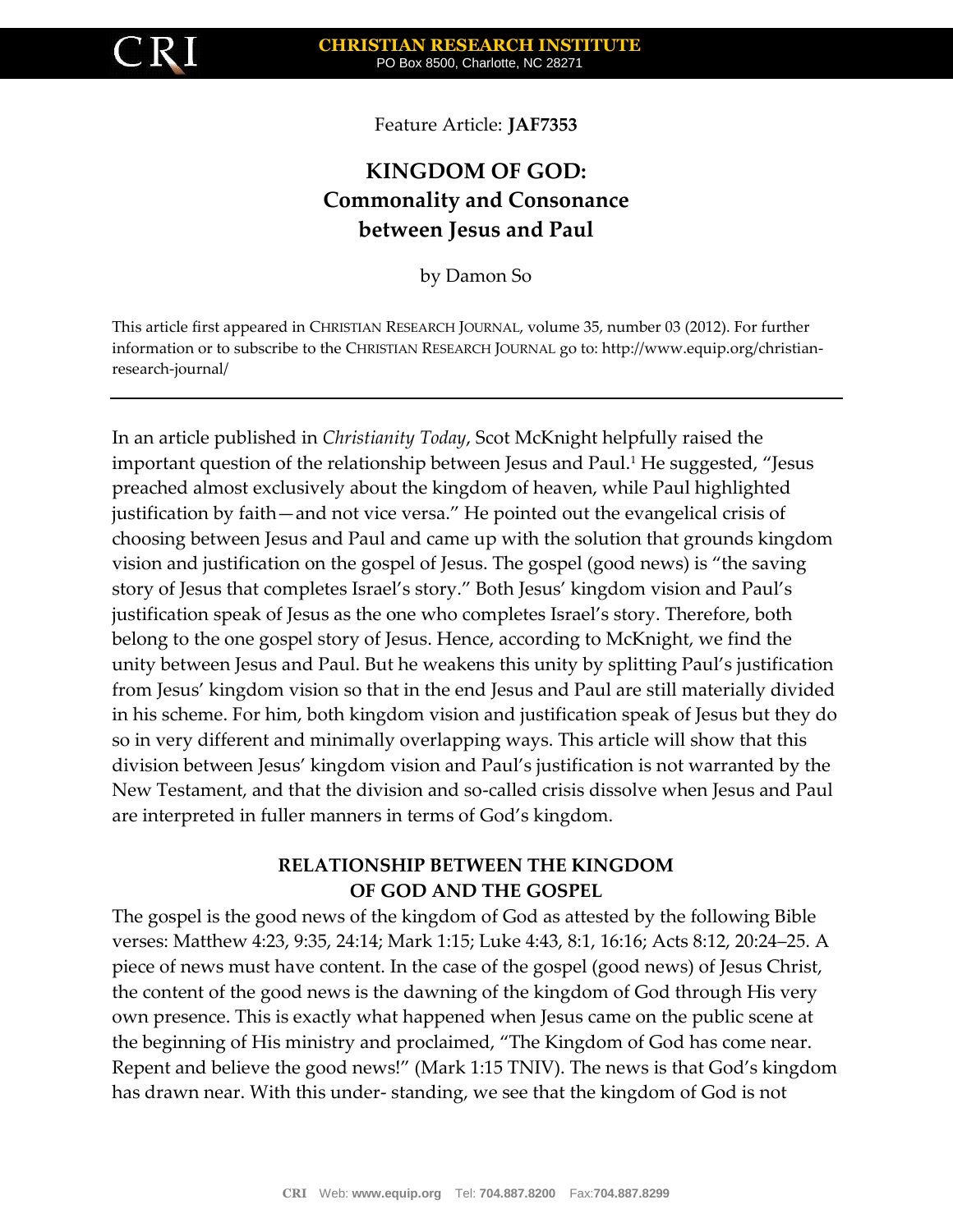subsumed under "good news" merely as one of its components but is its entire content (*contra* McKnight).

But what is the kingdom of God? Perhaps the best definition of God's kingdom comes from Jesus' teaching on the Lord's Prayer. There, He taught us to pray, "Our Father in heaven, hallowed be your name, your kingdom come, your will be done on earth as it is in heaven." Where God's will is obeyed and done by His people, and therefore where His name is honored, there we find the kingdom of God. Because Jesus, the perfect Son of God, fully obeyed His Father's will and honored His Father's name on earth, He is the one who brought in the kingdom of God, His Father's kingdom. We can therefore safely use the term "kingdom of God" to cover (1) all that Jesus did in His earthly life, and (2) what He continues to do *through His church* in the world. In this article for its purpose, we shall mainly limit ourselves to the former.

In His earthly existence, where the King (Jesus) is, there is the kingdom; where the Lord Jesus is exercising His Father's will in the power of the Holy Spirit, there is the presence of the kingdom (cf. Matt. 12:28). We now turn to how Jesus brings the presence of the kingdom on earth.

### **FULL VISION OF GOD'S KINGDOM: IDENTIFICATION WITH THE PHYSICALLY POOR AND THE SPIRITUALLY POOR**

The poor circumstances of Jesus' birth speak of His identification with needy humanity. In Jesus' baptism, He identified Himself with sinners (the spiritually poor) even though He had not sinned. In this identification, He had already begun His journey to Calvary because the truly effective way to cleanse the people of their sins was not through John's baptism, which was only a symbol pointing to the effective cleansing by His own death on the cross. In His temptations in the desert, He was tempted to give up this costly journey to Calvary but He steadfastly held on to it. In Jesus' ministry, His identification with needy humanity continued and retained both the physical and spiritual sense as He both healed the people and led them out of spiritual darkness through His teaching and His own loving and righteous example. In Jesus' ministry, we see His identification with needy humanity not only in word and deed, but also in feeling as He looked on the lost sheep (without a shepherd) with compassion.

In Gethsemane, Jesus was again tempted to move away from His ultimate identification with the sinful human race on the cross but He resisted this temptation. So finally on the cross of crucifixion and in His resurrection, His identification with needy humanity was completed. *It is because He had consistently maintained this identification with all human beings in His whole life that He was truly worthy to represent and substitute for them in His atoning death* (cf. Matt. 8:17). From the above considerations emerges the following narrative/literary pattern in the gospel story, which is threaded through by the theme of Jesus' identification with, and His love for, humanity.

A: Jesus' birth as a true human person

B: Jesus' baptism at the Jordan—identification with sinners C: His temptations in the wilderness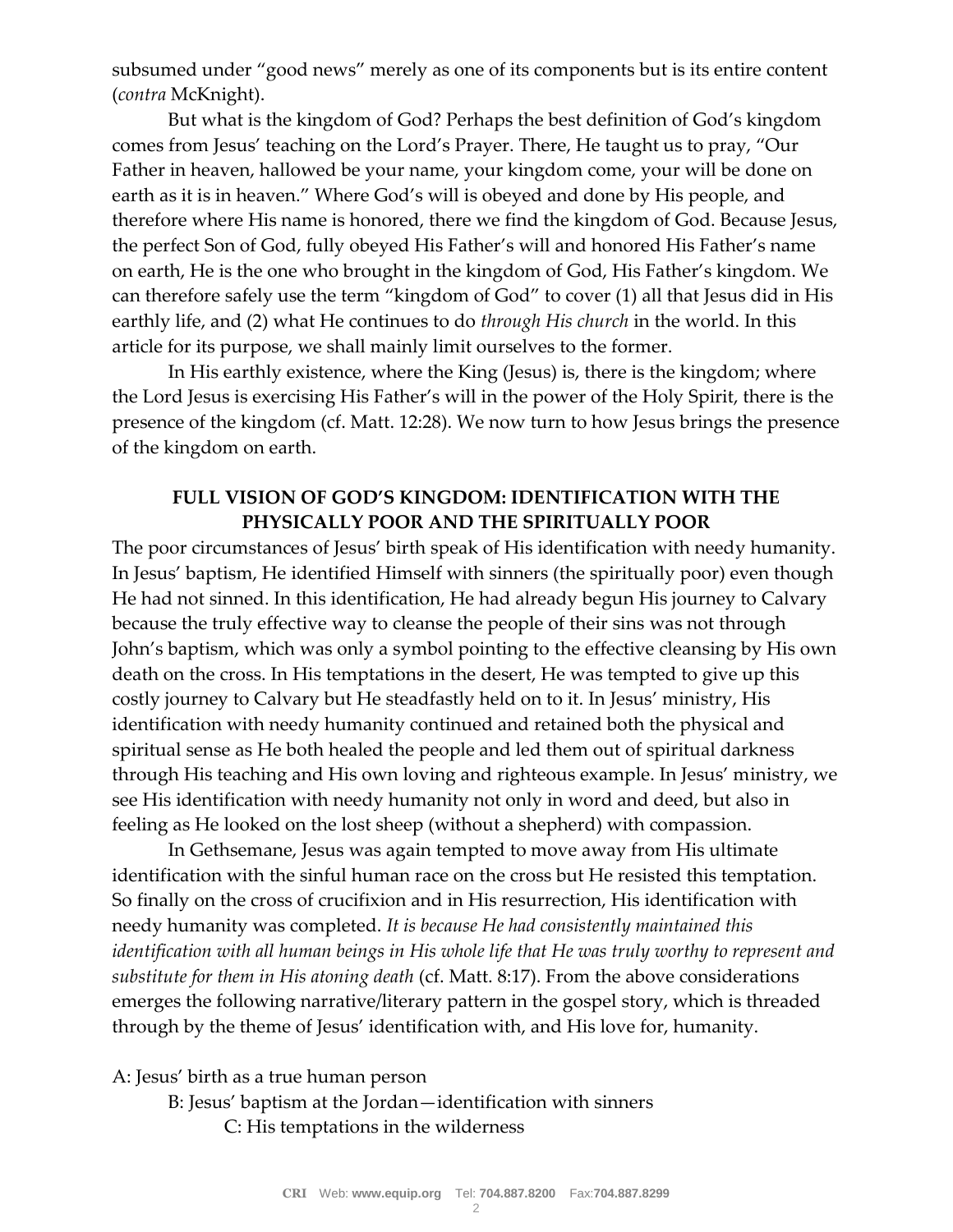D: Jesus' compassionate ministry amongst needy humanity C': His temptation at the Garden of Gethsemane B': Jesus' passion and death for (in the place of) humanity A': Jesus' resurrection and its implications for humanity

This panoramic view of this whole journey of Jesus witnesses to us His very strong, persevering, and committed love for us. The kingdom of God as seen in this story of Jesus covered comprehensively (1) the aspect of justice and help for the physically poor and (2) the aspect of forgiveness of sins for the spiritually poor (the essential form of justification); both of which are tied together by the theme of Jesus' identification with, and His love for, humanity. This fuller biblical vision of the kingdom is broader than the narrow view of (1) only as some may wrongly assume. (For a detailed interpretation of Jesus' birth, baptism, temptations, public ministry, death, and resurrection, see chapter 5 of the author's *The Forgotten Jesus and the Trinity You Never Knew*; free extracts at www.Jesus-Trinity.co.uk).

#### **THE KINGDOM OF GOD AND PAUL**

We do not need to rehearse the spiritual dimension in Paul's letters but we do need to remember that when the leaders of the Jerusalem church—James, Peter, and John asked him to remember the poor, he was most eager to do so (Gal. 2:10). The allembracing kingdom vision of Jesus was not lacking in Paul, though he did not spell it out comprehensively in so many words in his letters (as is true of other New Testament writers). This was because his letters were occasional letters addressing specific needs in the churches in the *Gentile* world that did not necessarily call for a full exposition of, and frequent reference to, the *Jewish* term of the kingdom of God at every point. However, the nineteen explicit references to God's kingdom in Paul's teaching and preaching—fifteen in the Pauline letters and four more in Acts 19:8, 20:25, 28:23 and 31—are considerable.

Furthermore, Paul's letters do have significant content/themes about God's kingdom even where the Jewish term "kingdom of God" is not explicitly used. Forgiveness of sins through Jesus' death and resurrection (which he also expressed as justification) is clearly there as a paramount dimension of the good news of the kingdom. His ethical teaching in Romans 12:9–21 very closely parallels sections of Jesus' kingdom ethics in the Sermon on the Mount, particularly on nonretaliation and doing good to our enemies, which are the high points of Jesus' kingdom ethics (see M. Thompson, *Clothed with Christ: The Example and Teaching of Jesus in Romans 12:1–15:13*). Also, the following major elements of the kingdom as taught by Jesus are also found in Paul's letters: the fatherhood of God, the transforming presence of the Spirit, the lordship of the Son of God and faith in Him, the sacraments of baptism and the Lord's Supper, union with Christ (John 15:5; Rom. 6:5), humility (Matt. 11:29, 18:4; Phil. 2:5–11, 3:1–14), loving fellowship/unity in the Spirit amongst the believers (John 17:21–23; 1 Cor. 12:12–14), mission to unbelievers in advancing the kingdom and the second coming.<sup>2</sup> It is fair to say that no major theme of God's kingdom as brought in by Jesus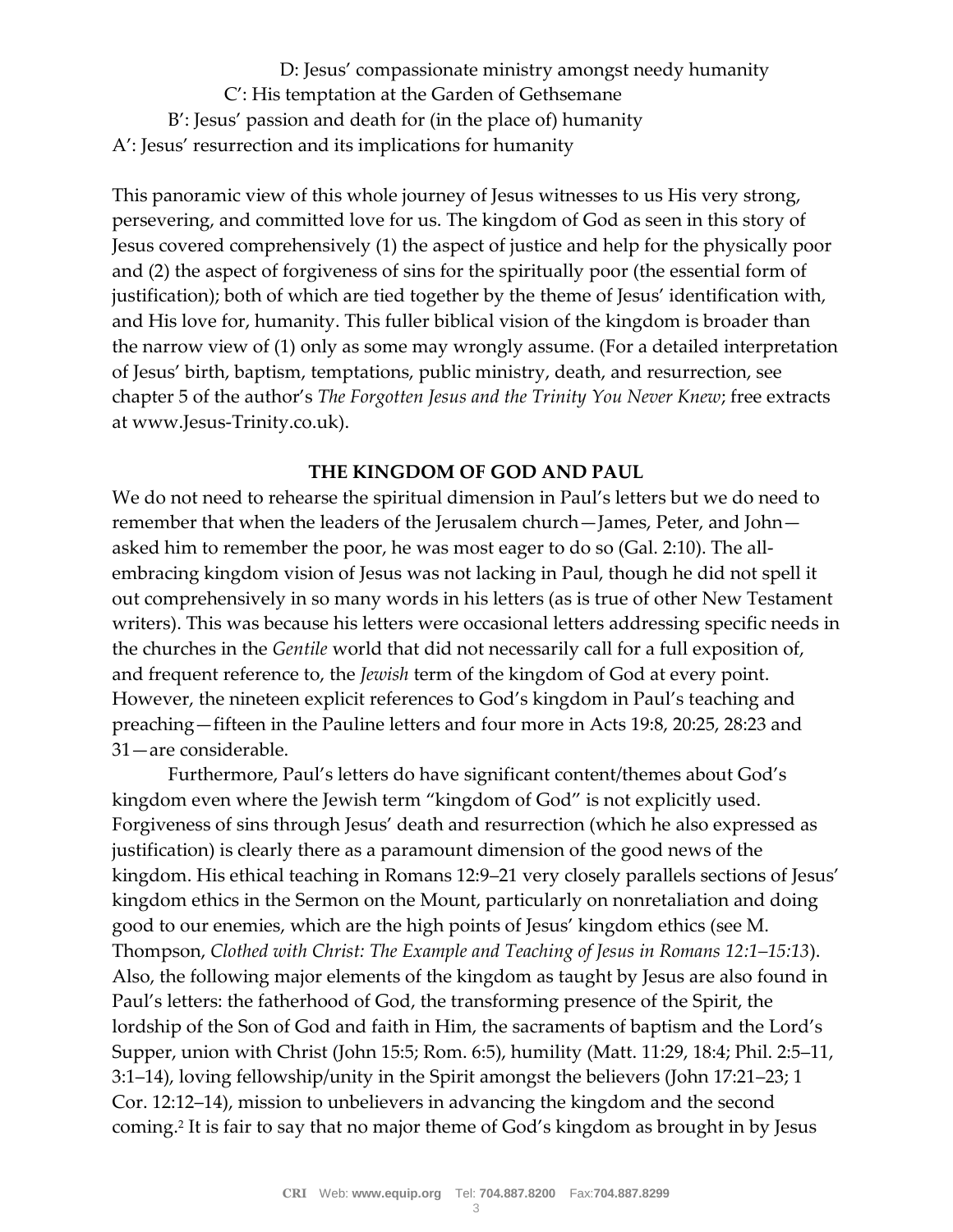was missing from Paul. It is highly probable that it was Paul's communicative strategy to speak of the content/themes in God's kingdom without explicitly using too many times the Jewish term "kingdom of God," which could have undesirable political associations in the Roman Empire and was not strictly necessary in a Gentile cultural context.

Contrary to popular misunderstanding that Paul mainly preached "Jesus Christ crucified" (and therefore mainly justification), the text in 1 Corinthians 2:2 actually says "Jesus Christ *and* him crucified" (which is more than justification). The entire content of Paul's preaching (*oral*) is not fully visible in his *written* letters for the reason given above. But when, as he had claimed, he preached Jesus Christ *and* Him crucified, in other words, not exclusively justification, he was faithfully presenting the proper content of the kingdom of God as brought in by Jesus, not just one aspect of it. He had sufficient, detailed knowledge of the words of Jesus that he was able to say what was and what was not the Lord's explicit teaching regarding marriage (1 Cor. 7:10, 12, 25), and what was the Lord's explicit word regarding Christian charitable giving: "It is more blessed to give than to receive" (Acts 20:35), which is the only utterance from Jesus' earthly ministry recorded in the New Testament outside the four Gospels, but remarkably this unique utterance of Jesus was relayed to us through Paul. Furthermore, Luke at the very end of Acts (28:31) attested, "Boldly and without hindrance he preached the Kingdom of God and taught about the Lord Jesus Christ [in Rome for two whole years]." It is quite inconceivable that by "Kingdom of God" and "the Lord Jesus Christ" Luke meant only justification and that Paul spent two whole years preaching exclusively on justification in Rome. (Similarly, see Acts 18:11 and 19:8–10 for long periods of preaching by Paul in Corinth and Ephesus.)

#### **THE KINGDOM IS THE CONTENT**

The *content* of the good news is the *kingdom of God*. Jesus' version of the kingdom, when seen in its fullness, includes both the spiritual and physical aspects. Paul's version of the kingdom, when seen in its fullness, includes all the major themes in Jesus' version. We can therefore conclude from these that Paul's understanding and actions in regard to the kingdom are highly consonant with the kingdom that Jesus Himself taught and embodied.

The kingdom of God is where Jesus, out of the abundant grace of His Father and in the power of the Holy Spirit, liberates needy humanity from its physical sufferings and spiritual bondages so that men and women can be freed to become what God intends them to be; that they may know His Fatherly unconditional love, which drives out all fears, and enjoy the glorious freedom of the children of God; that they may be free to realize their true potential as human beings created in the image of God, and thereby honor Him and worship Him in Spirit and in truth (Matt. 12:28; Luke 4:18–19; Rom. 8:14–21; Rom. 12:1; John 4:23–24). These essential concepts in God's kingdom (e.g., sonship, freedom in the Spirit, and worship) easily relate to both Jesus' teaching in the Gospels as well as Paul's teaching in his letters, and do so with great accord.